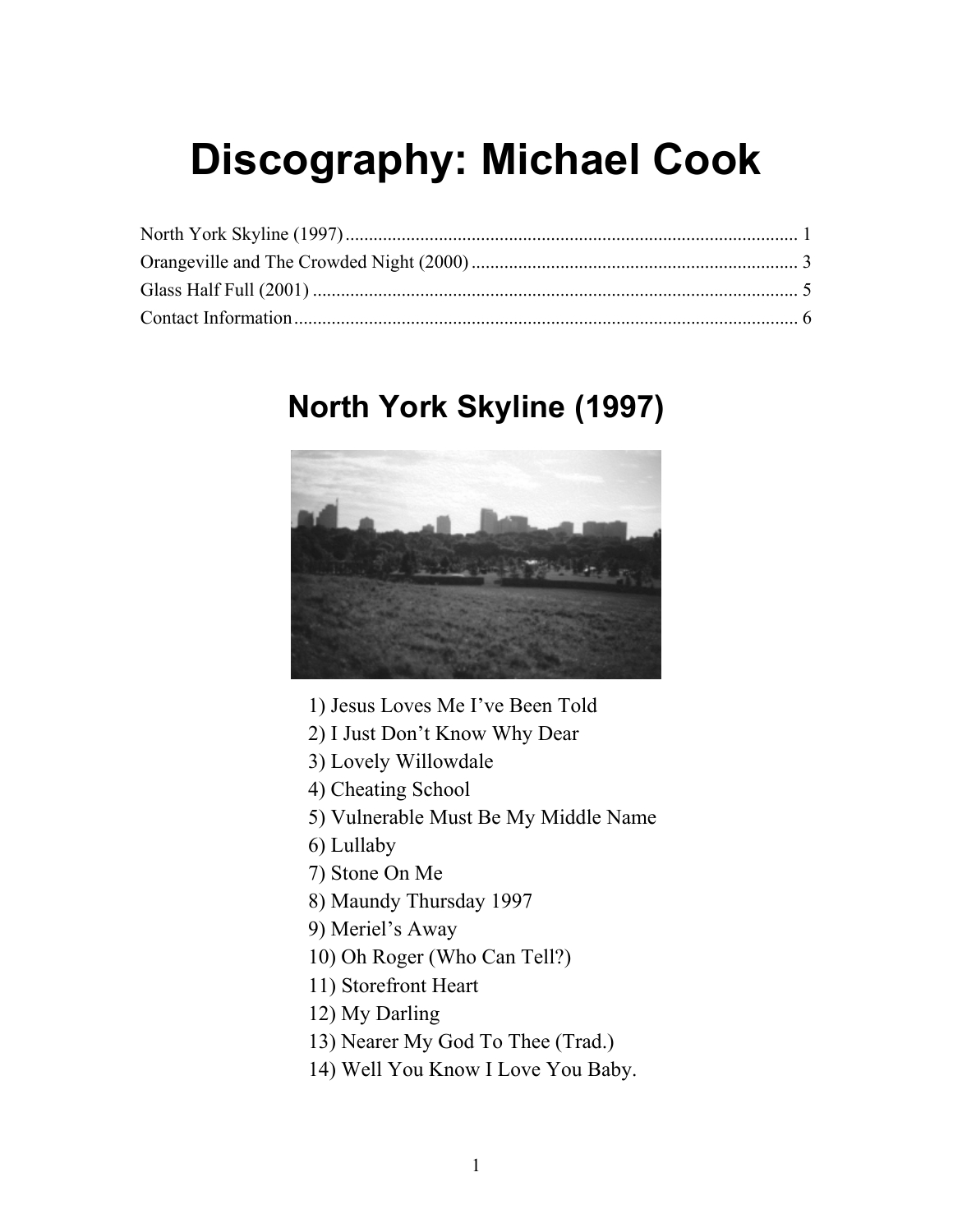Track 1 is an intense slide piece, played in dropped D tuning. The in-your-face delivery belies the Gospel flavour of the lyrics. This track has achieved some popularity on the Internet.

Track 2 is a very maudlin country tune sung by an abandoned waitress.

Track 3 is a distinctive love song, sung à capella in an English folk style.

Track 4 is a modern country tune, sung to a friend who is cheating on his wife.

Track 5 is a desperate male hurting song, also with a distinctive feel.

Track 6 is about famines and money, sung in East Scots dialect, and played in DADGBE tuning.

Track 7 is about having lost one's way.

Track 8 is an experimental poem, also sung à capella, celebrating the passage of the comet Hale-Bopp.

Track 9 is a sad country-flavoured love song about distance and uncertainty.

Track 10 is about the vagaries of employment and character.

Tracks 11 and 12 are about a failed affair, both having a country flavour.

Track 13 is a church tune played very quietly after the style of John Hurt.

Track 14 is a very fast finger style blues piece about infatuation.

Tracks 1, 13, and 14 were recorded by Everett Revestein at Chalet Studios, Claremont, ON, June 1997. Track 12 was recorded by Eugene Fok at Emmanuel Studios, Scarborough ON, August 1997. All other tracks were recorded by Bill Petrie at Studio B, Scarborough ON, July-August 1997. CD mixed and mastered by Eugene Fok at Emmanuel Studios, August 1997.

Canadian content: all tracks are "MAPL" except track 13 "AP". All words and music are Copyright © 1997 Michael Cook except track 13 (Traditional). All rights reserved. SOCAN. Member CMRRA.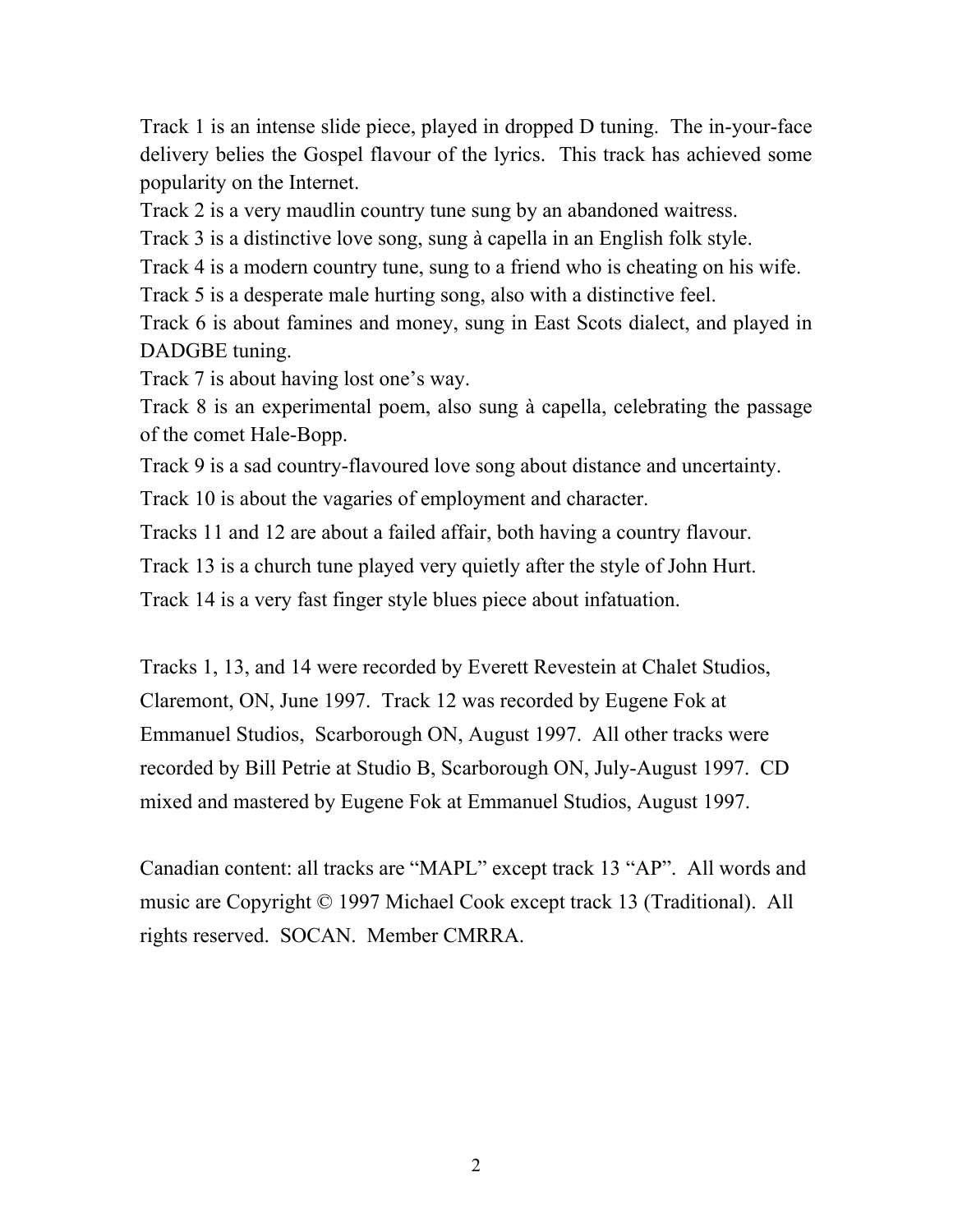## <span id="page-2-0"></span>**Orangeville and The Crowded Night (2000)**



- 1) Bell Labs Poem
- 2) After Leaving Don's Place
- 3) 404
- 4) Orangeville
- 5) The Pheromone Girl
- 6) You Can't Keep Your Love From Me
- 7) Live In The Now
- 8) You Know and I Know
- 9) All Right Now
- 10) She Was Right
- 11) London Town (Trad.)
- 12) Same Old Blues Again (J.J.Cale)
- 13) Learning To Let You Go
- 14) Fairweather Blues (words Boyd)
- 15) South Coast (Ross/Erskine/Derr)
- 16) Your Green Hat
- 17) Flubsome.

Track 1 is a very short love poem spoken by a Bells Labs computer.

Track 2 is an introspective talking blues song about relationships.

Track 3 is a highway song about separation, played in a light rock style,.

Track 4 is a long ballad about visiting a monastery while being totally miserable in love.

Track 5 is about an independent 1990's woman.

Track 6 is a dirge about love's supposedly eternal nature.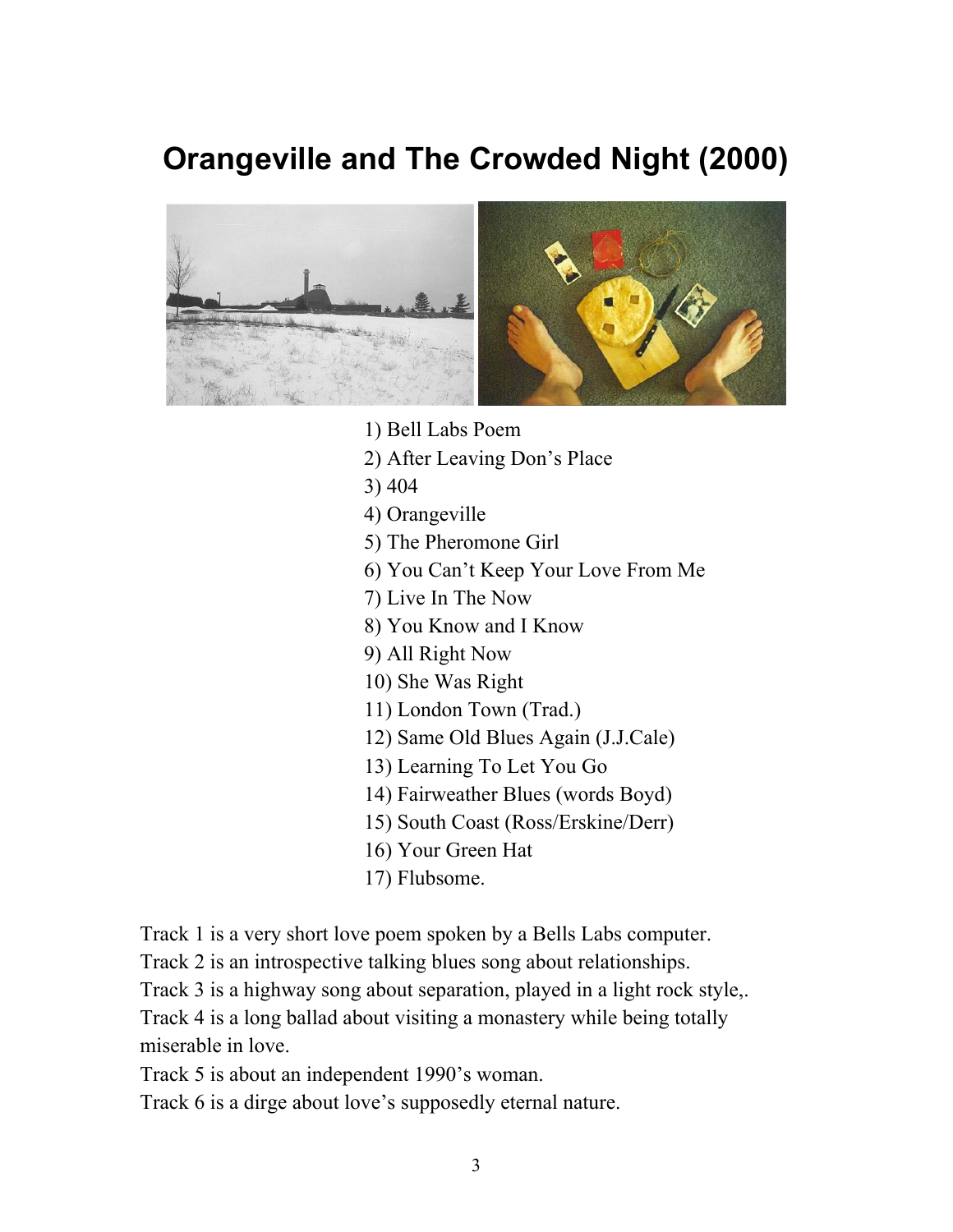Track 7 is a fast blues-flavoured song about wanting to live in the moment. Track 8 is a long slow talking blues about employment uncertainty and sex. Track 9 is about taking care of a sick parent while being in the same situation. Track 10 is about returning to Toronto and reawakening lust.

Track 11 is traditional.

Track 12 is a J.J.Cale song about getting dumped.

Track 13 is a long slow introspective song sung to the other woman while getting divorced.

Track 14 is science fiction song, with lyrics taken from John Boyd's 1968 novel "The Last Starship from Earth". The song is sung by a condemned convict about freedom.

Track 15 is a short version of a '60's Western song that was recorded, among others, by Rambling Jack Elliott and The Kingston Trio. The hero's wife gets shot and dies.

Track 16 is about getting fired and being offered an article of clothing. Track 17 is a comment made during a studio session ("Eee, that were flubsome!").

All tracks were recorded and mixed by Karen Kane except tracks 1 and 3. Tracks 1, 3, 4, 6, 8, 13, 14, 15, 16. 17 were recorded at Michael Cook's apartment. All other tracks were recorded by Karen Kane at Number 9 Studio, Toronto, October through December, 1999. All tracks were mixed 1/2000 by Karen Kane at Pizzazzudio, Toronto, except tracks 1, 3, 5, and 10. Mastered by João Carvalho at Umbrella Sound, Toronto, 12/2001. Produced by Karen Kane.

Canadian content: all tracks "MAPL", except 11, 12, 14, and 15 "AP". All words and music are Copyright © 2000 Michael Cook except tracks 11 (Traditional), 12 (J.J.Cale, BMI), 14 (words J.Boyd), and 14 (Ross/Erskine/Derr). All rights reserved. SOCAN. Member CMRRA.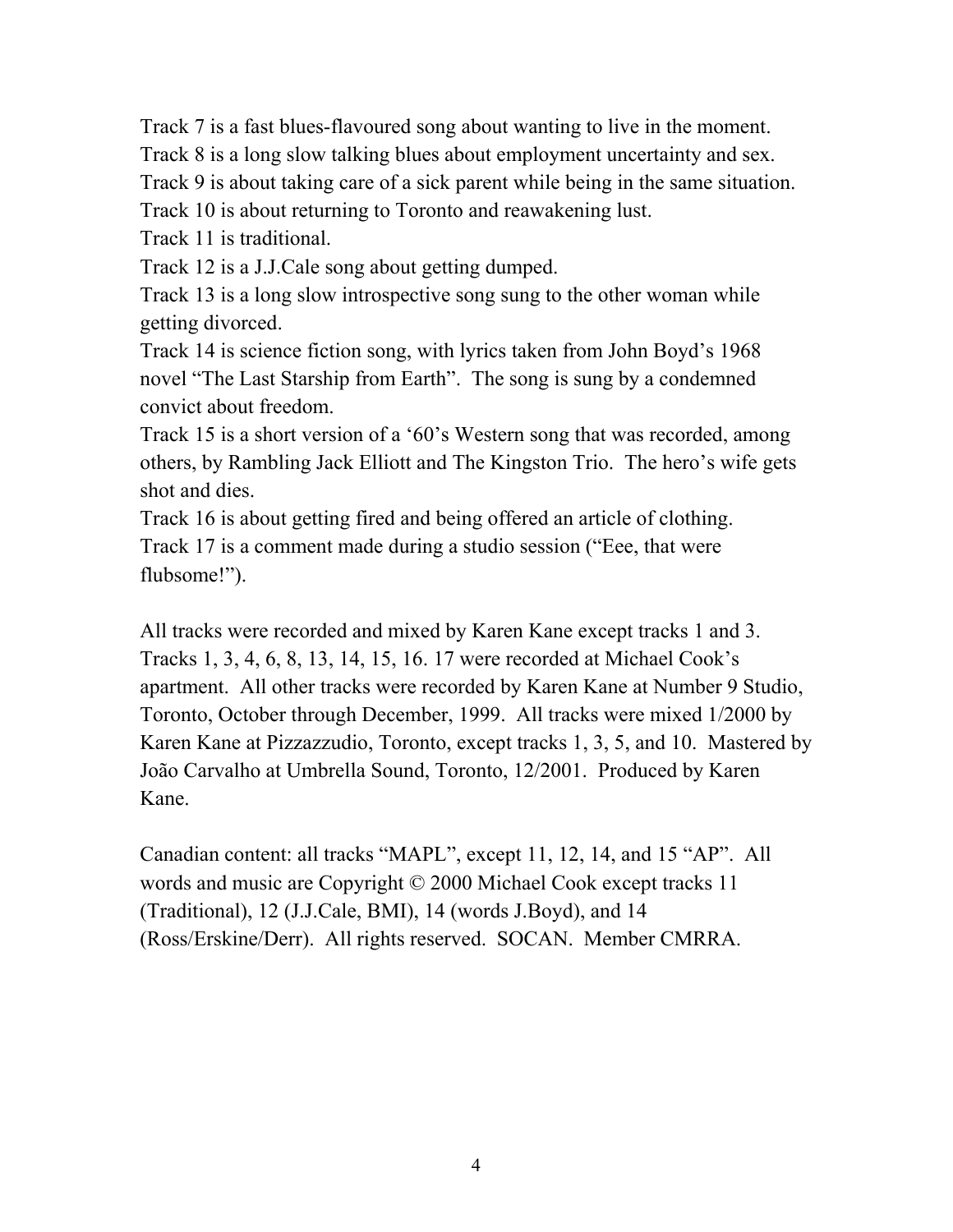#### **Glass Half Full (2001)**

<span id="page-4-0"></span>

- 1) Jock O'Hazeldean (Trad., words Sir W.Scott)
- 2) The Plague
- 3) Afterglow
- 4) Joshua, Joshua
- 5) Back In My Body Again
- 6) I Can't Keep From Crying Sometimes (Johnson)
- 7) Letter To Al
- 8) Money, Money, Money
- 9) Prodigal Son (Rev.Wilkins)
- 10) I Saw a Deer Last Night
- 11) It's Raining, Men
- 12) Last Night
- 13) Sammy's Bar (C.Tawney, arr. M.Simpson)

Track 1 is a traditional Scottish song.

Track 2 is a science fiction song about bioterror, sung by a doomed rake.

Track 3 is an instrumental.

Track 4 is about complaining, mostly about the food, in a Biblical situation.

Track 4 is about a dead family member and asking for forgiveness.

Track 6 is traditional.

Track 7 is about distance and isolation.

Track 8 is a science fiction song sung by a man who gets cleaned out in a big stock market crash.

Track 9 is traditional.

Track 10 is about having empathy for the deer caught in the headlights.